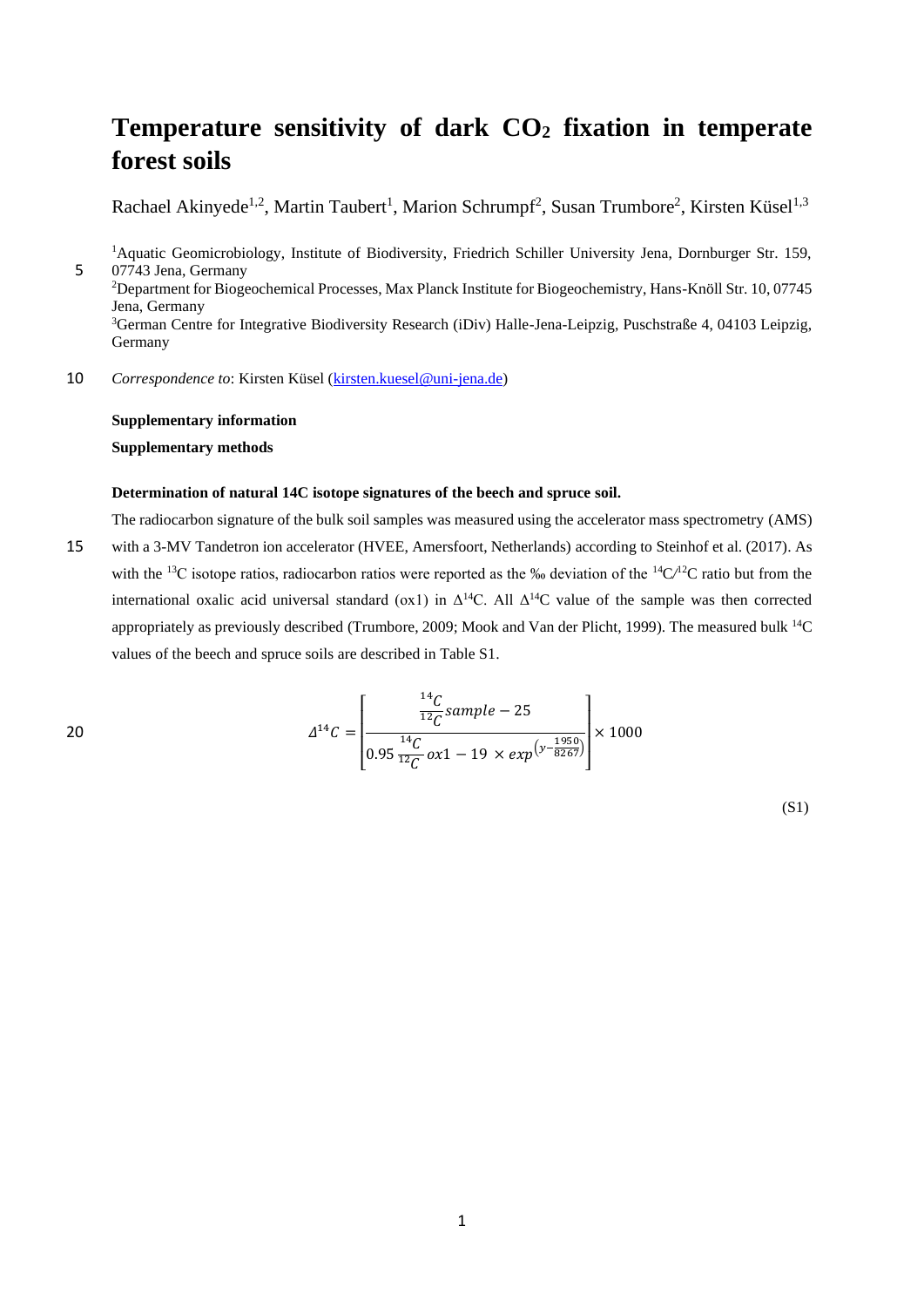#### **Supplementary figures**



**Figure S1: δ<sup>13</sup>C enrichment of SOC and MBC in soil microcosms supplemented with 2% <sup>13</sup>CO<sup>2</sup> together with** 25 **<sup>12</sup>CO<sup>2</sup> labelled controls at 4 and 14 °C.** Shown are (A) <sup>13</sup>C signal in SOC and (B) <sup>13</sup>C signal in MBC after 21 days of incubation with 2%  $13CO<sub>2</sub>$  at 4 and 14°C across three horizons in beech (yellow bars) and spruce (green bars) soils. Incubations with  $13C$ labelled CO<sub>2</sub> (treatment) are denoted with filled bars while incubations with <sup>12</sup>C (control/natural abundance) are denoted by shaded bars. Error bars indicate the standard deviation of incubations from three replicate soil cores.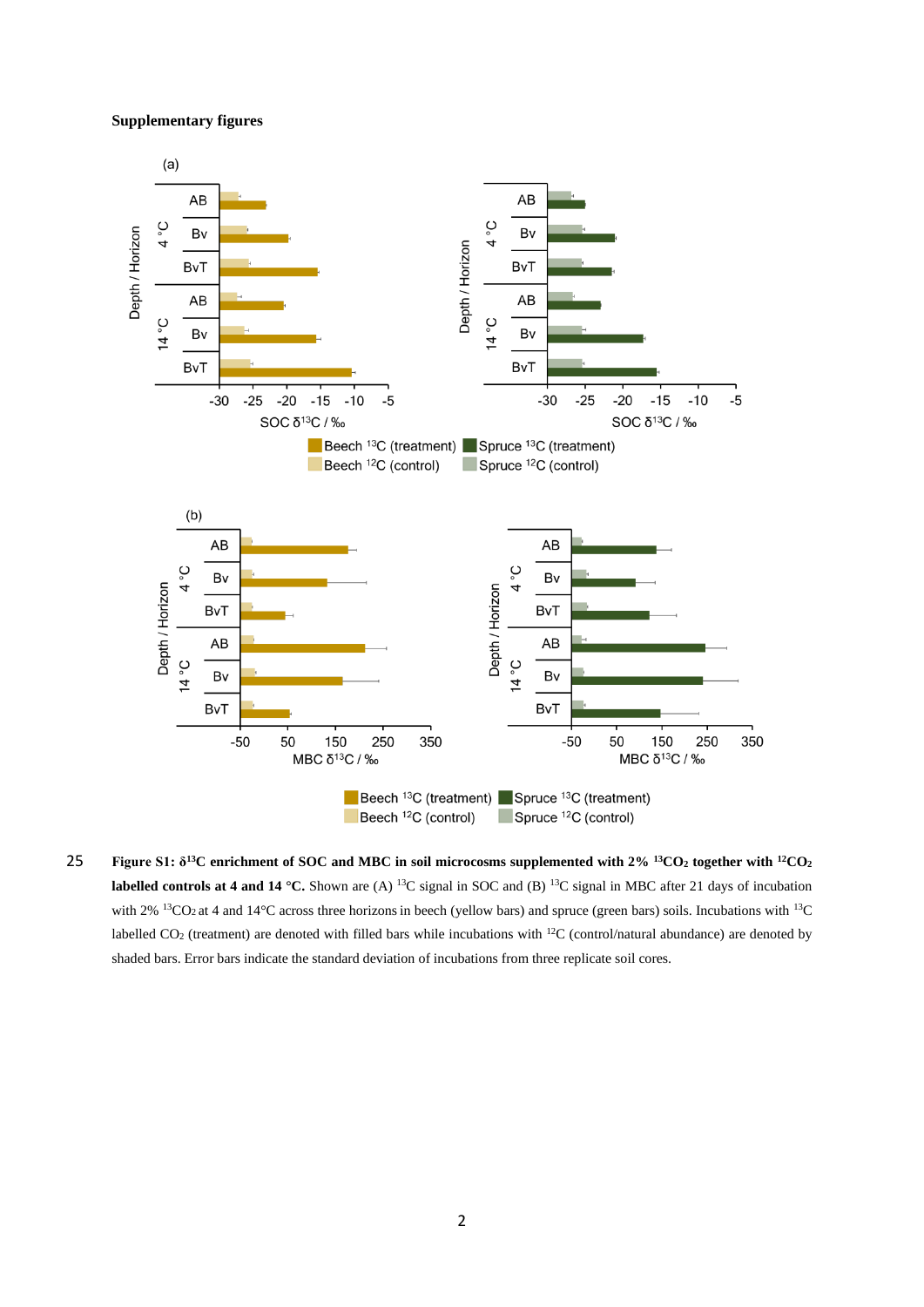

30

**Figure S2: δ <sup>13</sup>C signals of SOC and MBC in soil microcosms supplemented with 2% <sup>13</sup>CO2 at 4 and 14 °C from beech and spruce soils.** Shown are (A) <sup>13</sup>C signal in SOC and (B) <sup>13</sup>C signal in MBC after 21 days of incubation with 2% <sup>13</sup>CO<sub>2</sub> at 4 and 14°C across three horizonsin beech (yellow bars) and spruce (green bars) soils. Error bars indicate the standard deviation of incubations from three replicate soil cores.  $*$  denote  $p < 0.05$ , ns denote not significant.

35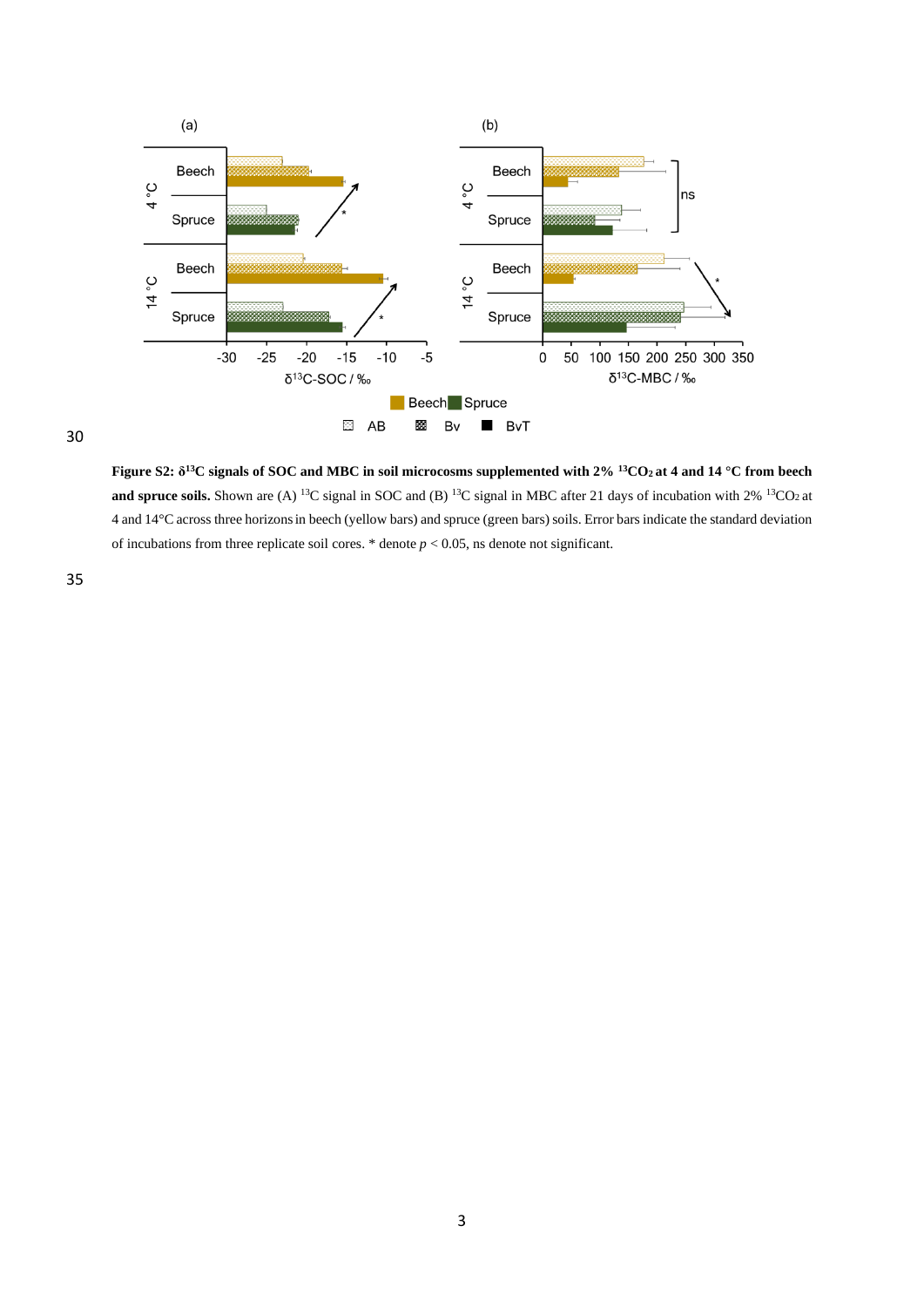

Figure S3: Bacterial community composition from beech and spruce soil. Shown are phylum-level relative abundances of 40 assigned sequences for (A) the beech and spruce bulk soils and for (B) beech and spruce soils incubated with  $2\%$  <sup>13</sup>CO<sub>2</sub> at 4 and 14°C. Bar plots are represented by three replicate soil cores per depth. Taxonomic assignment of OTUs is based on the SILVA database implemented on the MOTHUR sequence analysis pipeline. Data represent 3 replicate soil cores per depth for the beech and spruce soils.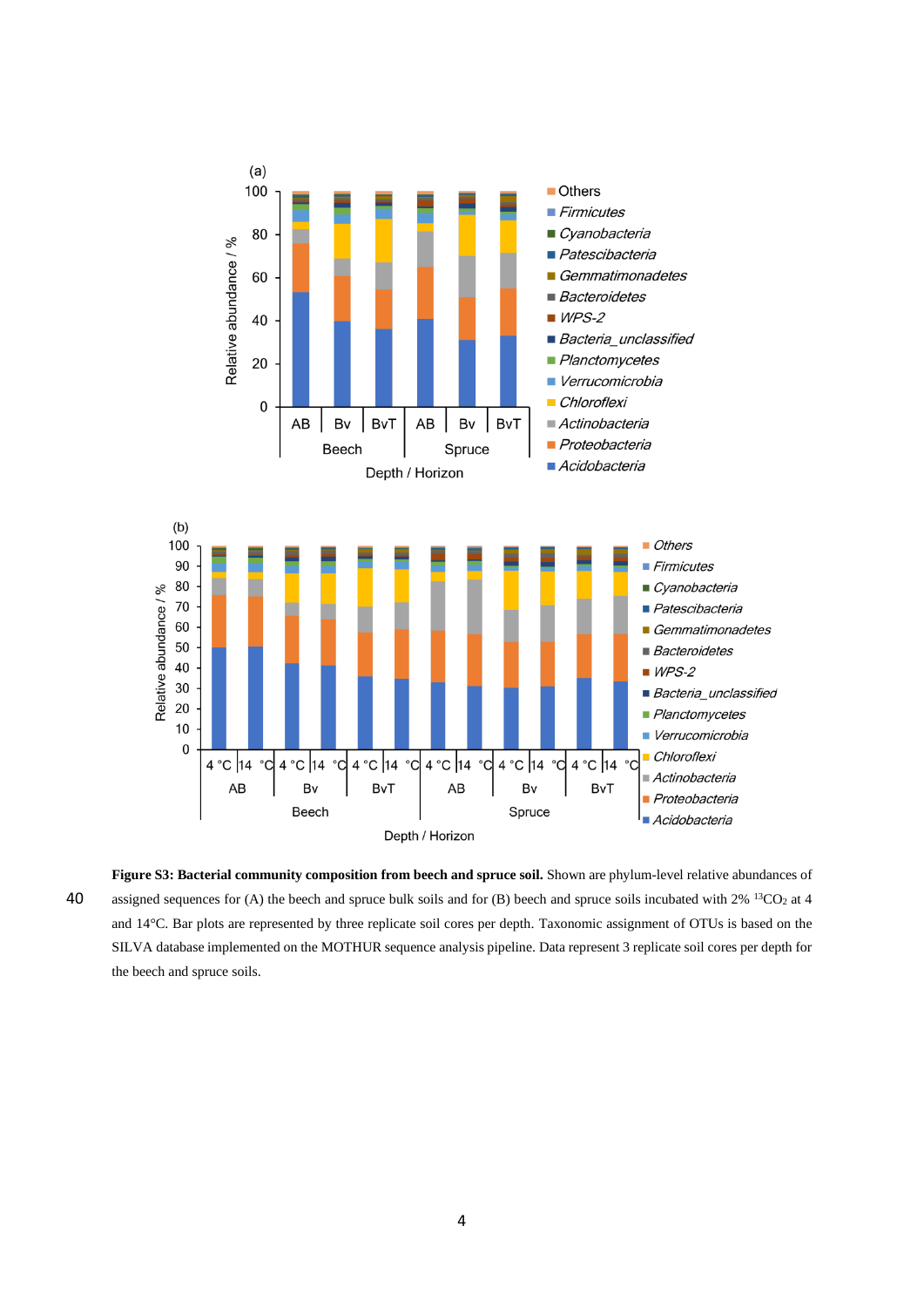

45 **Figure S4: Abundance of chemolithoautotrophic marker genes potentially involved in dark CO<sup>2</sup> fixation in the beech and spruce bulk soi profiles.** Shown are the abundances of RuBisCO (cbbL IA, cbbL IC, and cbbM) and ATP citrate lyase (aclA) genes in the beech and spruce bulk soils. Data acquired by qPCR. The scale on the x-axis is logarithmic (base 10). Error bars indicate the standard deviation of incubations from three replicate soil cores.

**Table S1: The Δ <sup>14</sup>C signatures of SOC (‰) measured for soil cores obtained from beech and spruce soil plots at the**  50 **Hummelshain forest.** Each reported value represents the mean of three replicate soil cores taken from bulk soils during the sampling campaign.

| <b>Plot</b>  | Depth<br>(Horizon) | $\Delta^{14}$ SOC (‰) |
|--------------|--------------------|-----------------------|
|              | AB                 | $-2.68 \pm 7.48$      |
| <b>Beech</b> | Bv                 | $-61.00 \pm 30.96$    |
|              | BvT                | $-170.10 \pm 0.75$    |
|              | AB                 | $16.64 + 18.18$       |
| pruce        | Bv                 | $-92.98 \pm 28.82$    |
|              | BvT                | $-201.89 + 76.59$     |
|              |                    |                       |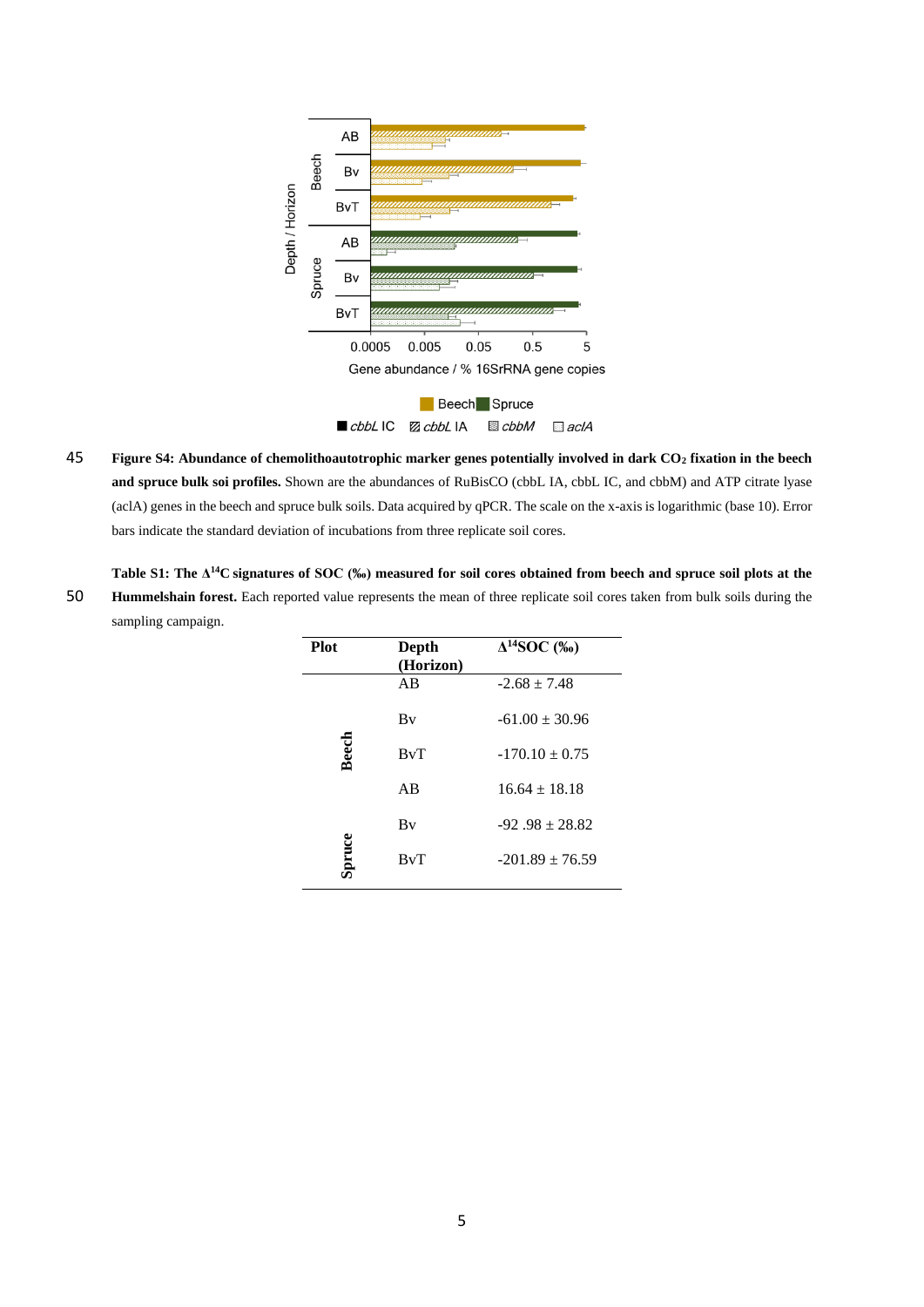**Table S2: Geochemical properties of soil cores obtained from beech and spruce soil plots at the Hummelshain forest**  55 **measured under two temperature conditions.** Soil organic carbon (SOC), Total nitrogen (TN), carbon/nitrogen (C/N) ratio, microbial biomass carbon (MBC), Moisture, and 16S rRNA gene copies reported for 3 depths definitions for the beech and spruce soils at 4 and 14 °C. Each reported value represents the mean of three replicate soil cores taken after the soil incubation period.

|                                        |                |                                          | <b>Beech</b><br><b>Spruce</b>         |                                          |                                   |                                       |                                          |
|----------------------------------------|----------------|------------------------------------------|---------------------------------------|------------------------------------------|-----------------------------------|---------------------------------------|------------------------------------------|
| Depth (Horizon)                        |                | AB                                       | Bv                                    | BvT                                      | $\mathbf{A}\mathbf{B}$            | Bv                                    | <b>BvT</b>                               |
| SOC(%)                                 | $4^{\circ}C$   | $0.89 \pm$<br>0.09                       | $0.27 \pm$<br>0.10                    | $0.12 \pm$<br>0.02                       | $1.50 \pm$<br>0.05                | $0.23 \pm$<br>0.04                    | $0.30 \pm$<br>0.14                       |
|                                        | $14^{\circ}$ C | $0.89 \pm$<br>0.1                        | $0.29 \pm$<br>0.11                    | $0.13 \pm$<br>0.03                       | $1.56 \pm$<br>0.04                | $0.25 \pm$<br>0.05                    | $0.30 \pm$<br>0.14                       |
| TN(%                                   | $4^{\circ}C$   | $0.04\,\pm\,$<br>0.003                   | $0.03 \pm$<br>0.004                   | $0.02 \pm$<br>0.002                      | $0.07 \pm$<br>0.01                | $0.03 \pm$<br>0.002                   | $0.03 \pm$<br>0.005                      |
|                                        | $14^{\circ}$ C | $0.04\,\pm\,$<br>0.001                   | $0.03 \pm$<br>0.003                   | $0.02\,\pm\,$<br>0.003                   | $0.08$ $\pm$<br>0.002             | $0.03 \pm$<br>0.002                   | $0.03 \pm$<br>0.003                      |
| C/N ratio                              | $4^{\circ}C$   | $20.82 \pm$<br>0.64                      | $10.12 \pm$<br>3.24                   | $5.22 \pm$<br>0.51                       | 19.99 $\pm$<br>1.96               | $8.74 \pm$<br>1.37                    | $9.32 \pm$<br>3.24                       |
|                                        | 14 °C          | 19.81 $\pm$<br>2.54                      | $10.62 \pm$<br>2.82                   | $5.16 \pm$<br>0.93                       | $19.23 \pm$<br>0.39               | $9.12 \pm$<br>1.44                    | $9.25 \pm$<br>3.55                       |
| <b>MBC</b><br>$(\mu g C g d w^1)$      | $4^{\circ}C$   | 54.91 $\pm$<br>4.91                      | $24.04 \pm$<br>2.61                   | $12.72 \pm$<br>1.78                      | $101.53 \pm$<br>19.5              | $28.97 \pm$<br>9.56                   | $27.61 \pm$<br>8.50                      |
|                                        | $14^{\circ}C$  | 47.61 $\pm$<br>2.95                      | $23.90 \pm$<br>7.06                   | 15.81 $\pm$<br>2.51                      | $73.69 \pm$<br>17.81              | $13.12 \pm$<br>3.95                   | $26.62 \pm$<br>5.86                      |
| Moisture (%)                           | $4^{\circ}C$   | $8.92 \pm$<br>1.68                       | $11.09 \pm$<br>1.32                   | $11.96 \pm$<br>2.48                      | $7.71 \pm$<br>1.68                | $11.23 \pm$<br>2.83                   | $11.29 \pm$<br>1.97                      |
|                                        | $14^{\circ}C$  | $7.49 \pm$<br>1.3                        | $7.31 \pm$<br>0.44                    | $10.65 \pm$<br>1.31                      | $7.12 \pm$<br>1.00                | $7.42 \pm$<br>0.75                    | $10.72 \pm$<br>1.07                      |
| 16S rRNA<br>(copies/gdw <sup>1</sup> ) | $4^{\circ}C$   | 2.96 x 109<br>$\pm$<br>$9.69 \times 108$ | 8.49 x 108<br>$\pm$<br>5.50 x 108     | $1.17 \times 108$<br>士<br>4.27 x 108     | 2.19 x 109<br>$\pm$<br>5.68 x 108 | 2.76 x 108<br>$\pm$<br>1.32 x 108     | 2.92 x 108<br>$\pm$<br>1.89 x 108        |
|                                        | $14^{\circ}$ C | 3.23 x 109<br>$\pm$<br>$7.41\ge108$      | 8.67 x 108<br>$\pm$<br>$4.62 \ge 108$ | $1.52 \times 108$<br>士<br>$1.02 \ge 108$ | 2.54 x 109<br>$\pm$<br>8.84 x 109 | 2.74 x 108<br>$\pm$<br>$1.06 \ge 108$ | 2.98 x 108<br>$\pm$<br>$1.74 \times 108$ |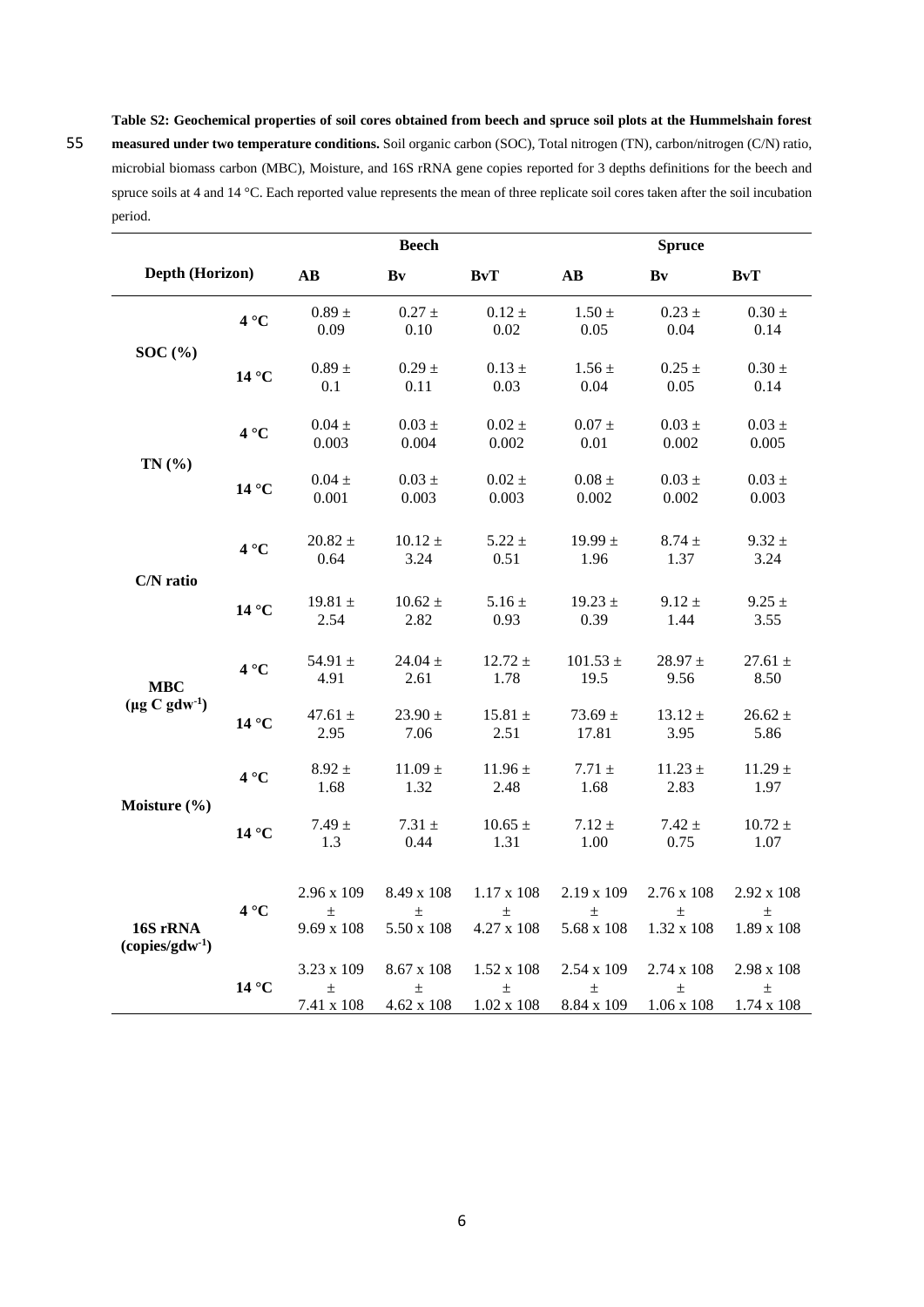60 **Table S3: Derived decomposition rates and the Q<sup>10</sup> for the beech and spruce soils across depth.** Decomposition rates (at 4 and 14 °C) were derived by adding the respective measured CO<sup>2</sup> fixation rates with the net respiration rates for all samples while the  $Q_{10}$  values were calculated as similarly done for the CO<sub>2</sub> fixation rates and the net respiration rates (Eq. (6) in method section 2.4). Each reported value represents the mean of three replicate soil cores taken after the soil incubation period. ND denotes values that were "not detected".

| <b>Plot</b>            | Depth<br>(Horizon) | Decomposition rates ( $\mu$ g C gdw soil <sup>-1</sup> d <sup>-1</sup> ) |                 | $Q_{10}$        |  |
|------------------------|--------------------|--------------------------------------------------------------------------|-----------------|-----------------|--|
|                        |                    | $4^{\circ}C$                                                             | $14^{\circ}$ C  |                 |  |
| <b>Beech</b><br>Spruce | AB                 | $1.28 \pm 0.63$                                                          | $2.92 \pm 1.42$ | $2.29 \pm 0.02$ |  |
|                        | Bv                 | $0.58 \pm 0.49$                                                          | $1.23 \pm 0.93$ | $3.37 \pm 1.34$ |  |
|                        | BvT                | <b>ND</b>                                                                | $0.14 \pm 0.09$ | ND              |  |
|                        | AB                 | $0.91 \pm 0.39$                                                          | $2.34 \pm 0.92$ | $2.59 \pm 0.11$ |  |
|                        | By                 | $0.13 \pm 0.11$                                                          | $0.34 \pm 0.01$ | $3.89 \pm 3.28$ |  |
|                        | BvT                | $0.41 \pm 0.12$                                                          | $1.07 \pm 0.07$ | $2.63 \pm 0.29$ |  |

65

**Table S4: Primers and adapter sequences used for two-step barcoding approach for Illumina MiSeq sequencing of the bacterial 16S rRNA genes.**

| <b>Primer</b>            | Sequences $(5' - 3')$                                                |      | <b>References</b>       |     |
|--------------------------|----------------------------------------------------------------------|------|-------------------------|-----|
| 1 <sup>st</sup> PCR step |                                                                      |      |                         |     |
| Bact 341F                | [TCGTCGGCAGCGTCAGATGTGTATAAGAGACAG]<br>CCTACGGGNGGCWGCAG             |      | Klindworth<br>al., 2013 | -et |
| Bact 785R                | [GTCTCGTGGGCTCGGAGATGTGTATAAGAGACAG]<br><b>GACTACHVGGGTATCTAATCC</b> |      |                         |     |
| 2 <sup>nd</sup> PCR step |                                                                      |      |                         |     |
| Index 1                  | CAAGCAGAAGACGGCATACGAGAT<br>GTCTCGTGGGCTCGG                          | [i7] | Illumina <sup>®</sup>   |     |
| Index 2                  | AATGATACGGCGACCACCGAGATCTACAC<br>TCGTCGGCAGCGTC                      | [i5] |                         |     |